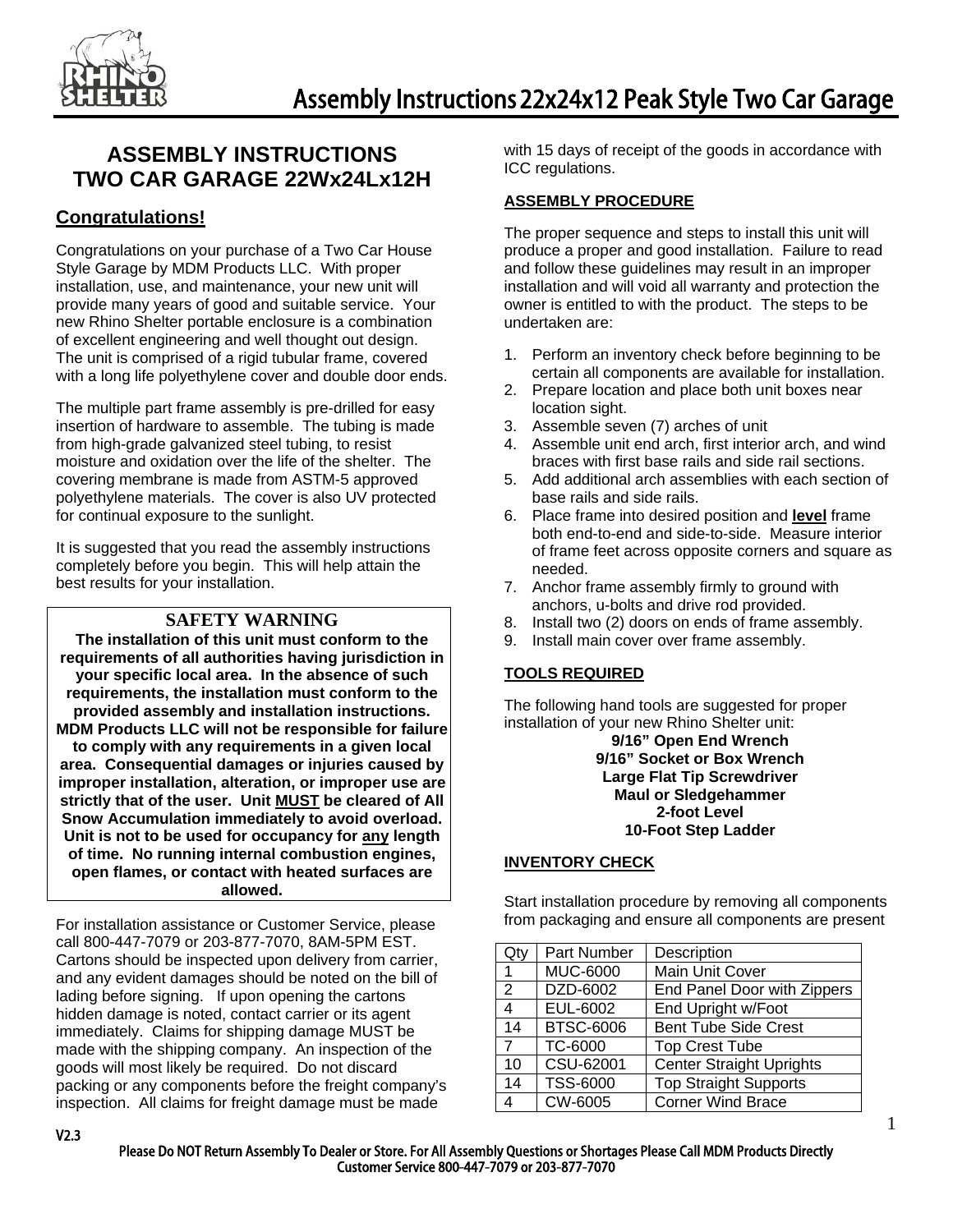

|                                                                                                                                                                                                      | <b>SCR-2004</b> | <b>Swedged End Cross Rails</b> |                                                           |  |
|------------------------------------------------------------------------------------------------------------------------------------------------------------------------------------------------------|-----------------|--------------------------------|-----------------------------------------------------------|--|
|                                                                                                                                                                                                      | ECR-2003        | Plain End Cross Rails          |                                                           |  |
| $\frac{25}{5}$ $\frac{8}{8}$                                                                                                                                                                         | TB-3004         | Turnbuckles                    |                                                           |  |
| 35                                                                                                                                                                                                   | CBN-3005-4      | Carriage Bolts - 4"            |                                                           |  |
| $\overline{42}$                                                                                                                                                                                      | CBN-3005-       | Carriage Bolts - 2-7/8"        |                                                           |  |
|                                                                                                                                                                                                      | 278             |                                | Note: All Side & Base Cross Rails MUST be on the          |  |
| 77                                                                                                                                                                                                   | CBN-3005-N      | 9/16" Nuts                     | inside of Arch frame members. Top Ridge Cross             |  |
| 69                                                                                                                                                                                                   | CBN-3005-W      | Washers - 9/16" Cupped         | Rails MUST be on the outside of Arch frame                |  |
| $\overline{8}$                                                                                                                                                                                       |                 | Washers - 9/16" Flat           |                                                           |  |
| $\overline{2}$                                                                                                                                                                                       | R-3003          | 3/16" Rope                     | members, except at End Arches. See Step 5 for             |  |
| 14                                                                                                                                                                                                   | <b>DBA-3000</b> | Earth Cable Anchors            | $\lambda$ <sup>-+</sup> ails.<br><b>End Arch Assembly</b> |  |
| 14                                                                                                                                                                                                   | <b>UB-3002</b>  | U Bolts with Nuts              |                                                           |  |
| $\overline{1}$                                                                                                                                                                                       | DR-3001         | 36" Anchor Drive Rod           |                                                           |  |
| $\overline{4}$                                                                                                                                                                                       | EP-1000         | 2-3/8" Plastic End Plugs       |                                                           |  |
| 10                                                                                                                                                                                                   | EP-1001         | 1" Plastic End Plugs           |                                                           |  |
| <b>Bent Tube Side</b><br><b>Crest</b><br><b>Side Cross Rails</b><br><b>Base Cross</b><br><b>Rails</b><br><b>End Upright with</b><br>Foot<br><b>Top Crest Tube</b><br><b>Center Straight Uprights</b> |                 |                                |                                                           |  |
|                                                                                                                                                                                                      |                 |                                | <b>Corner Wind Brace</b>                                  |  |
|                                                                                                                                                                                                      |                 |                                |                                                           |  |
|                                                                                                                                                                                                      |                 |                                |                                                           |  |

## **SITE PREPARATION**

Select a level or as close to level as practical location for your Rhino Shelter unit. The unit should be placed on a base of materials suitable for the storage load to be protected. The unit should not be located under trees, which will shed hard fruit such as apples, walnuts, or

heavy pinecones. The cover of your unit will protect against normally leaves and light debris, however large branches or other falling items may cause puncture or tears in the cover material.

Take notice of drainage both near and around your intended location. Water draining from the surrounding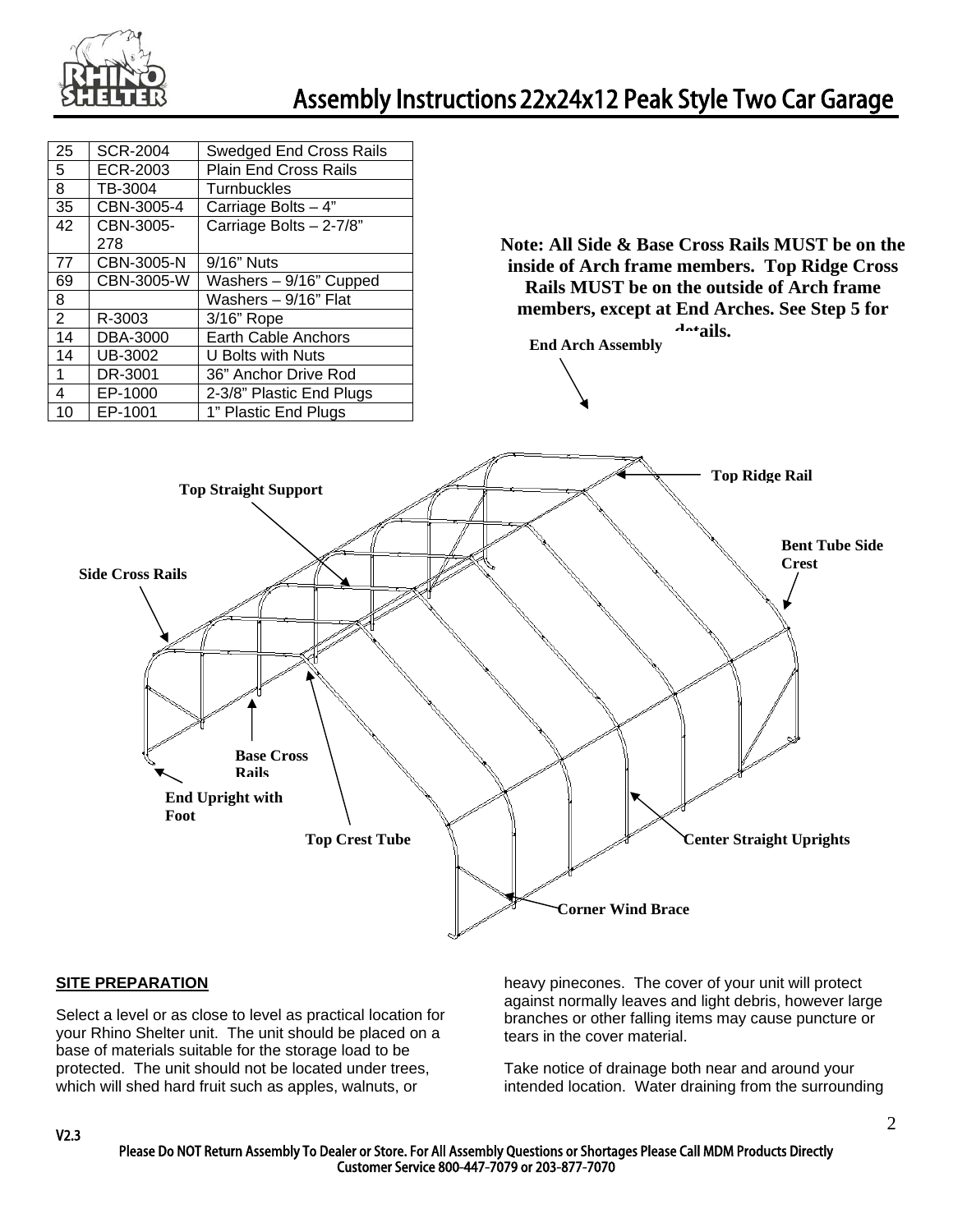

terrain should be planned so that it does not run into the unit. As well, rain or melting snow that comes off the unit should be drained away rather than accumulate and pool around the unit.

Check to be certain that adequate clearance is allowed for entry and exit from ends of unit. As unit has doors on both ends, ideally vehicle or contents can be inserted or removed from either end.

## **FRAME ASSEMBLY**

**Step1.** Assemble the Front and Rear End Arch Assemblies (2) using (1) Top Crest Tube (TC-2000), (2) Top Straight Supports (TS-6000), (2) Bent Tube Side Crest (BTSC-2006) and (2) End Upright w/Foot (EUL-2002) for each End Arch Assembly. Slide the male (swedged) end of the frame components into the matching female end of the next frame member. Use 2 ¼" Carriage Bolts (CBN-3005-2) with washer and nuts to assemble the arch assemblies through the pre-drilled holes.

Be certain to insert carriage bolts from the outer edge into the interior of the unit, with the washers and nuts on the inside of the arches. This will avoid tearing the fabric on doors and main cover when installed. Do not tighten the nuts completely until the frame is completed and set in place.



**Step 2**. Assemble (2) Corner Wind Braces (CW-2005) to the End Upright w/Foot (EUL-2002) on each of the End Arch assemblies. Use a 2 1/8" (CBN-3005-2) Carriage Bolt with Washer and Nut to secure the braces loosely to the Upright. Do not tighten completely.

**Step 3**. Assemble the remaining four Interior Arch Assemblies using (1) Top Crest Tube (TC-2000), (2) Bent Tube Side Crest (BTSC-2006), (2) Top Straight Supports (TS-6000), and (2) Center Straight Upright (CSU-2001) for each Interior Arch Assembly. Use 3¼ " (CBN-3005-3) carriage bolts with washers and nuts in the pre-drilled holes, aligned to form the arch.

**Step 4**. Prepare the first End Arch Assembly by supporting it temporarily in the vertical position. Connect the (4) Plain End Cross Rails 1" diameter (ECR-2003) to the End Arch at the base rail and side rails positions. Use (4) 3¼" (CBN-3005-3) carriage bolts, washers, and nuts through the pre-drilled holes in the arch members. The Cross Rails should be put into the bottom and side hole of the arch upright. Again, don't tighten the hardware until the next arch and cross rails are assembled. It is very important to make certain all nuts are on the inside of the unit to avoid damaging the cover when put on.

Stand an interior arch assembly up approximately 48" apart from the End Arch Assembly. Position it so the cross rails from the End Arch Assembly align with the holes in the Interior Arch. Using (4) 3¼" Carriage Bolts (CBN-3005-3) with nuts and washers, connect the cross rails between the end arch and the first interior arch assemblies. Connect the (2) Wind Braces #CW-2005 diagonally across the end and interior arch as shown in the frame illustration. Use flat 9/16" washer on the carriage bolt for the wind braces.



**Step 5**. Begin the Top Ridge Rail by placing the remaining Plain End Cross Rails (ECR-2003) underneath the End Top Crest Tube. Secure the Cross Rail loosely with a 3¼" Carriage Bolt (CBN-3005-3) with washer and nut facing the interior of the unit. Place the other end of the cross rail over the first Interior Arch as shown in the picture below.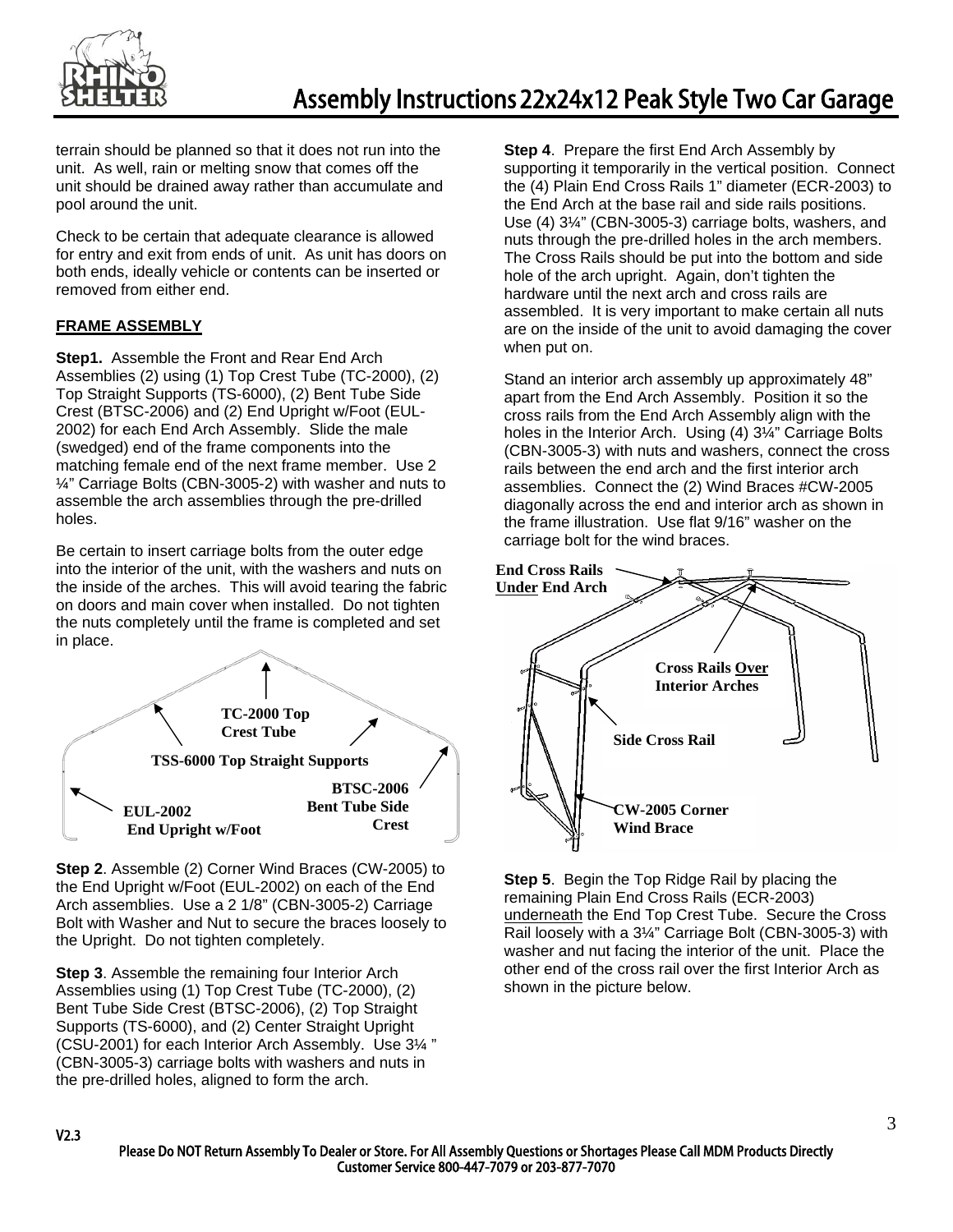

# Assembly Instructions 22x24x12 Peak Style Two Car Garage



**Step 6.** Add remaining 4 Interior Arch Assemblies and finally  $2^{nd}$  End Arch Assembly in sequence in the same fashion. For each arch that is added, add a pair of base cross rails, a pair of side cross rail and the top ridge rail by inserting a Swedged End Cross Rail (SCR-5030) into the prior pole end. By adding cross rails at base, side, and top ridge, the arches will integrate into a strong frame assembly.

At the other End Arch Assembly, be certain to install the remaining two (2) Wind Braces (CW-6005) for stability. Plain end of final Swedged Cross Rail should fasten under the End Top Ridge Crest Arch and the Swedged End above middle Top Ridge Crest arch.



NOTE: Do not completely tighten bolts that connect the Cross Rails to the End Arches. They must be removed for proper for End Panel Zippered Door installation

V2.3

**Step 7**. Move the frame assembly into its final installation location. This should be done with at least one person lifting each frame upright to avoid bending or stressing any frame members.



Frame should now be squared up in position. Use a straight-line string to align all frame members on the first side into position. Then measure and adjust each arch end to the proper base width of 22' to align the other side. Finally measure diagonally from inside corner to inside corner of frame. Both diagonal measurements should match. Measure at each end across base of arches. Do not expand arch width beyond 22' wide. This will severely reduce strength of arch assembly and cause fabric misfit. Adjust frame and support as necessary to bring frame into square. **Failure to square frame of unit will result in poor main cover fit and reduced strength and rigidity**. If end or interior upright ends are placed on soft material that will not support weight, recess small patio blocks or bricks under leg ends. This will also allow better setting of frame before securing to ground.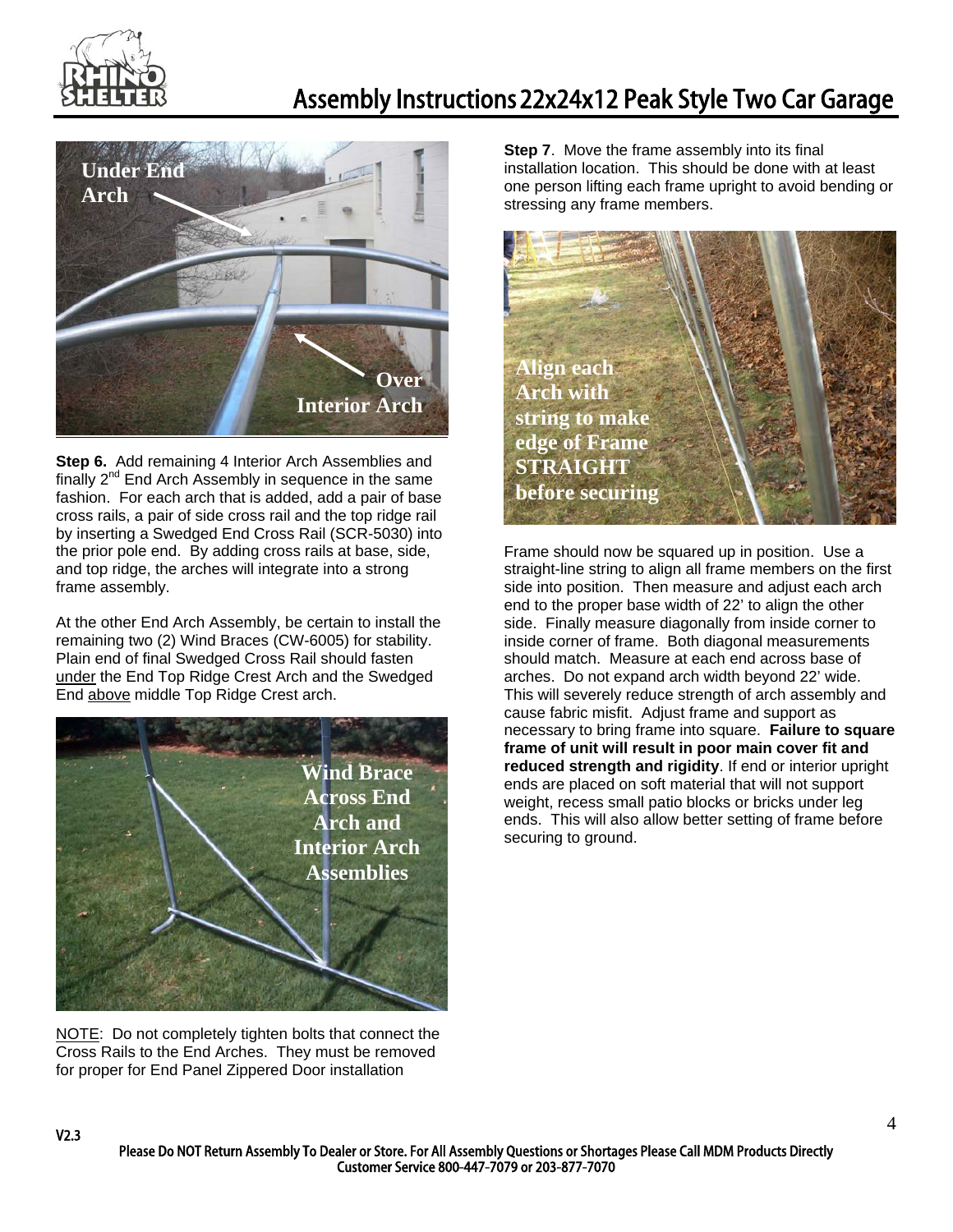



**Step 8**. Once frame is square and properly supported, tighten carriage bolts on all frame members, except for End Arch members to Cross Rails along base, side, and top. After hardware is tightened, insert plastic end plugs 2-3/8" EP-1000 & 1" EP-1001 into all open ends of frame members.

## **ANCHORING FRAME TO GROUND**

Once frame is square and properly supported, tighten carriage bolts on all frame members, except for End Arch members to Cross Rails along base, side, and top. Do not over tighten or oval tubing. After hardware is tightened, insert plastic end plugs #14 (2 3/8") & #15 (1 1/8") into all open ends of frame members.

#### **NOTE: Frame must be anchored before installing any doors or cover.**

Each Rhino Shelter 22x24x12 building comes with 14 EARTH CABLE ANCHORS with U-bolts and nuts. These versatile anchors allow the frame to be secured to almost any surface. In addition you have also been provided with a 36" Drive Rod used to drive the anchor heads into the earth.

If the location where you are placing the building has very hard ground or any rock in it, pre-drill the holes before inserting anchors. Hammer drills can be rented at most home improvement or rent-all centers. Hitting the anchors into rock will cause the drive rod end to mushroom inside the anchor head, and prevent the drive rod from coming out of the hole.

Anchor placement should be made inside the frame at the interior corners of the unit, and midway along the

sides of the frames. Anchors secure the building to the ground, as well as prevent spread of the frame over time.



*Pre-Drill Holes if there is Any Rock In Ground* 



*Drive Rod inserts into Anchor Head* 

#### **ANCHOR STEP 1**

**Step 1**. Place the drive rod provided into the cup of the anchor. Using a heavy hammer drive the anchor into the soil until 6-8 inches of cable remains above the earth. Remove drive rod.

#### **ANCHOR STEP 2**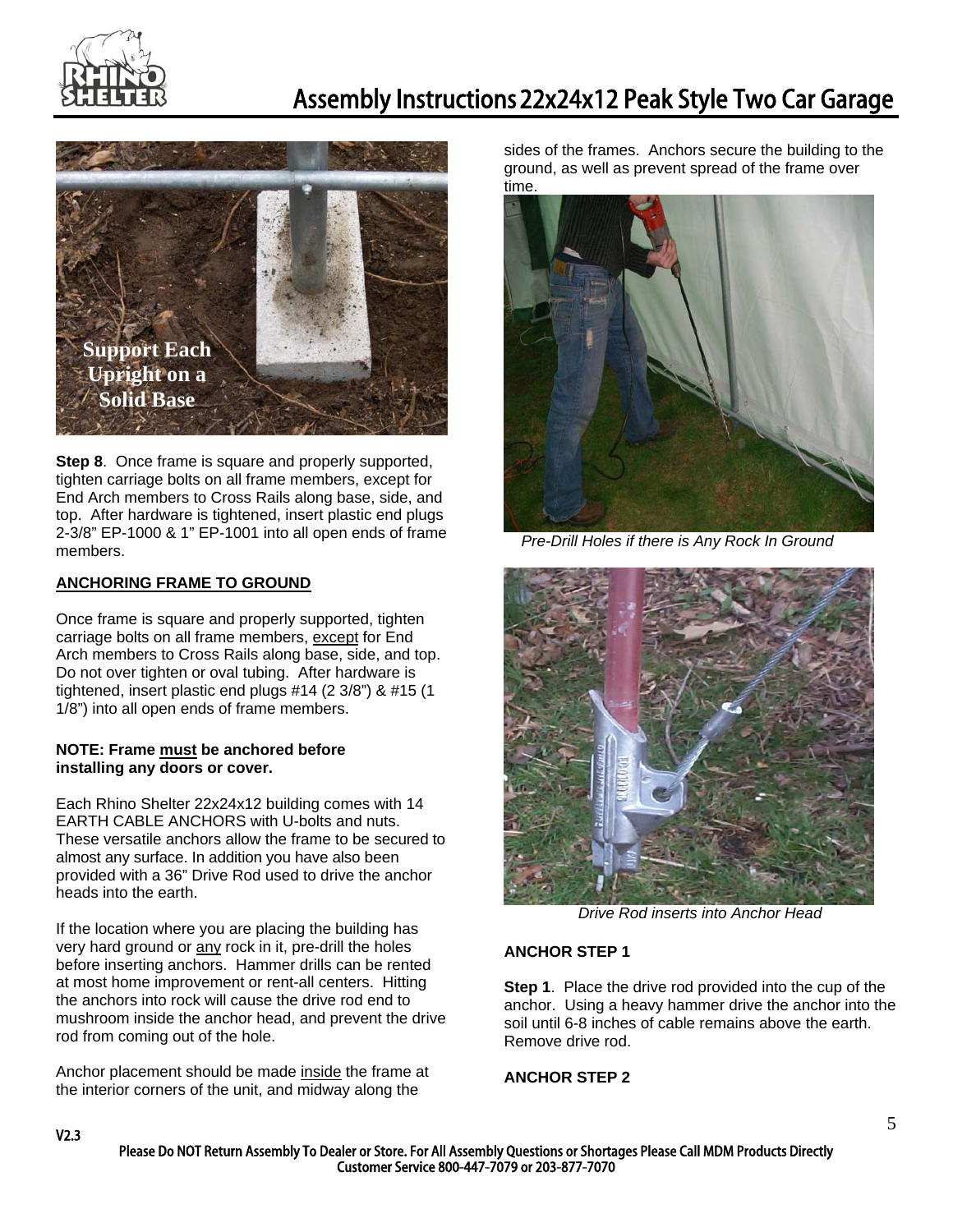

Place the Drive Rod through the loop in the anchor lanyard. Pull upward to set anchor head into the ground.



## **ANCHOR STEP 3**

V2.3

Slip one side of the U-bolt through the eyelet at the end of the anchor cable. Attach the cable to the Arch leg upright with the U-bolt and tighten. Do not attach to base cross rails. Ensure there is no slack in the cable. Slack can be removed by wrapping the cable around the tiedown rail.





## **END PANEL INSTALLATION**

#### **Note: Both End Panels MUST be installed before installing Main Cover onto frame.**

**Step1**. Install One (1) End Panel Door w/Zippers (DZD-6002) at a time to ends of the Frame assembly. Remove Carriage bolts from the Top Ridge Rail, the two Base cross rails, and the two side Cross Rails.

**Step 2**. Place the end panel over the door over end arch and wrap the material around the arch bringing the vertical slits in the end panel to the inside of the frame arch. End Door Panels have pre-cut slits that allow frame members to pass through so rope pocket is inside unit.Place the top rail ridge pole and the side cross rails through the material slits and replace the carriage bolts and tighten. The door end will also require removal of the wind brace bolts and placement of the wind braces through slits in the ends panel. Reconnect wind braces with carriage bolts once end panel is put into place.

When putting on the doors, adjust the length to make certain the doors do not drape onto the ground. Adjust by pulling more or less material over the end arch assembly. If pulling them up puts too much stress on the slit where it goes over the wind brace, use a sharp knife to cut slit another inch or two to relieve it. The PE fabric is rip-stop weave, and can easily be cut to relieve stress at the frame members.

Door assembly is drawn over frame by tightening rope and securing to turnbuckles at the arch foot (Step 3). Frame **must** be secured in position so it does not move as end doors and main cover are tightened over frame.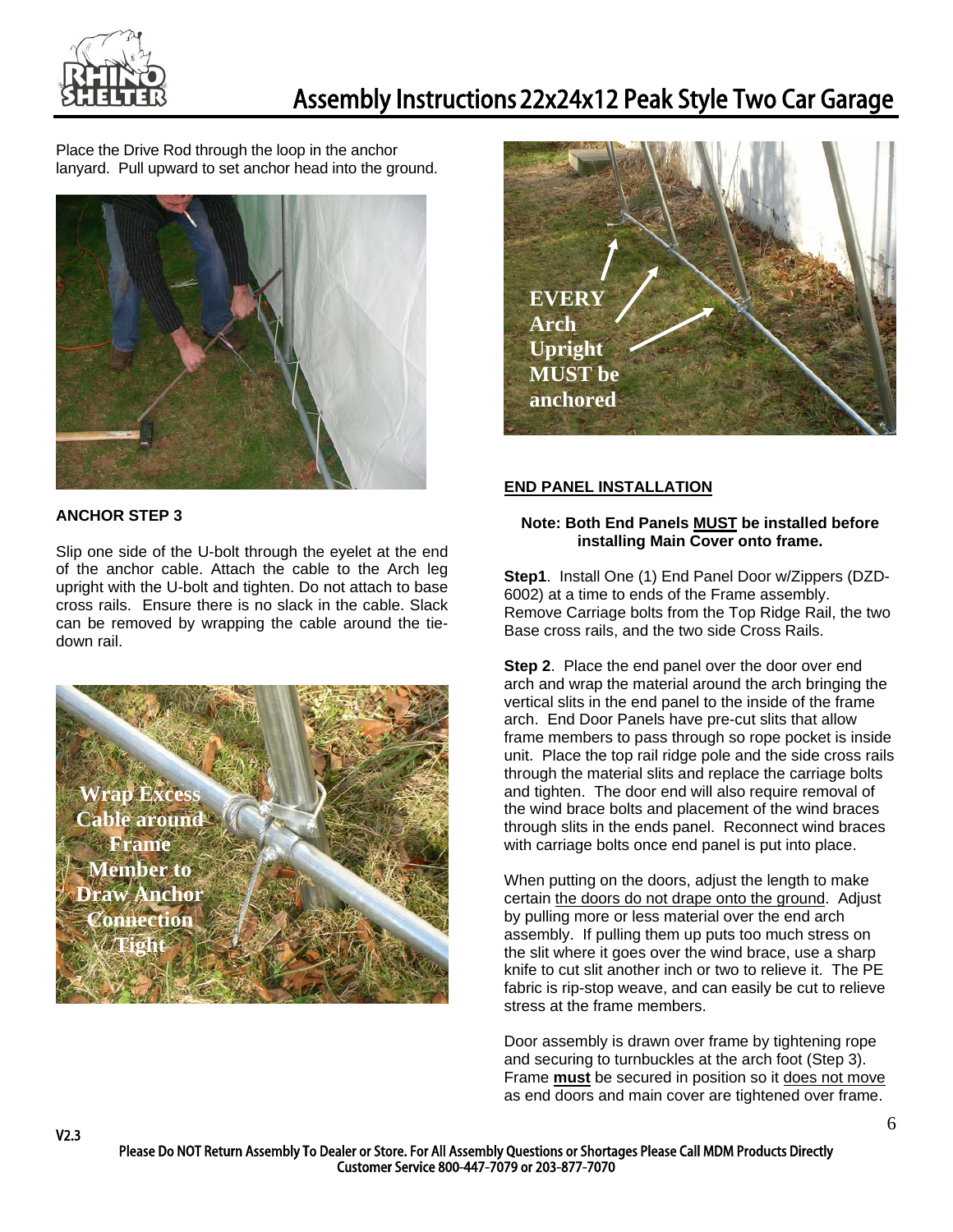

This step is key to good fit and to prevent door movement in wind.



The rope channels should be located inside the unit, with the frame members passing through the pre-cut slots in the end panel/door. Replace and tighten the carriage bolts after putting the end panel into position.

**Step 3.** Tie off one end of the rope coming out of the end panel to a turnbuckle. Turnbuckle should be loosened all the way and the open hook end attached to the hole in the inside of the end arch foot. Hold the end of the unsecured rope and apply pressure downward with a foot to remove excess. Re-adjust gathered material evenly along door rope. This step is key to getting a good door fit. Tie off the end off the rope to a second turnbuckle attached to a hole in the foot of the end arch on the opposite side. The end panel can be adjusted further by tightening the turnbuckles.



V2.3

**Note: Adjust/Snug the end panel by turning the turnbuckles or repeating step 3 on a regular basis** 



#### **MAIN COVER INSTALLATION**

**Step 1**. To elongate the life of Main Cover, put a small square of duct tape (field supplied) over each bolt head on frame that comes in contact with cover. The tape acts as a cushion to avoid rubbing damage to the cover over years. As an alternative, foam rubber pipe insulation also makes a good cushioning material over frame parts.



Unpack the Main Cover #MUC-7000 from the protective plastic packaging. The line of grommets on the inside (white) of the cover on the tie down Flap run parallel to the sides of the frame assembly for positioning. Once cover is oriented parallel to the side of the Frame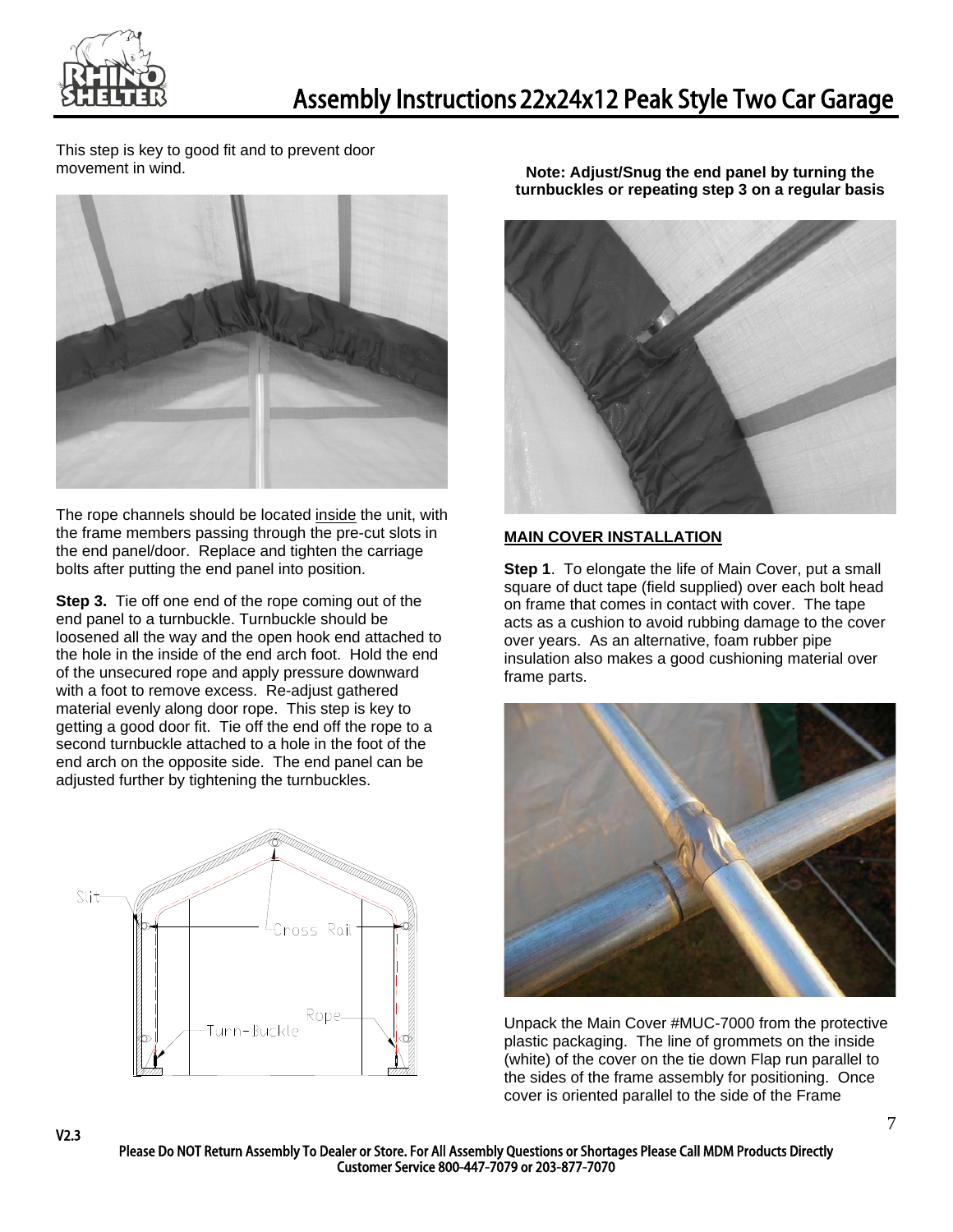

Assembly (lengthwise), lift Main Cover edge over frame assembly from the side, being careful not to snag the cover on any member, bolt, or other obstruction. Center the Main Cover over the Frame Assembly with the Main Cover colored side showing from the outside of the unit.

**Step 2.** Loosen the 4 remaining turnbuckles completely. Place the turnbuckles into outer hole in the foot of each end arch. Tie off the rope coming out of the Main Cover rope slot on either side to the turnbuckles. After securing one end of the rope in the Main Cover, pull the excess slack out of the rope and cover to tighten. Hold the end of the unsecured rope and apply pressure downward with a foot to remove excess. Temporarily tie the end of the rope to the turnbuckle. Go over the entire outer edge of the cover and adjust the excess material around the end so it is not bunched up. Spread excess material evenly along the outer edge. Once cover is pulled tight and even, tie off the rope end to the turnbuckle. All slack should be out of the rope at this time. Repeat this step on both ends of the cover. Tighten the turnbuckle to tighten the cover. This step may need to be repeated to ensure a snug and centered fit.

**Step 3**. When the cover is completely aligned secure the cover to the bottom tie-down cross rail using the rope provided. Start at one end and tie off the rope to the cross rail. Lace the rope through the grommets in the cover and back under the tie-down cross rail. Repeat this on the opposite side

Pay close attention to how tight the cover is put onto the frame. It should be tight enough so it does not flap around in the wind, but not so tight that it tears the material cover. The fabric backed PE fabric of Rhino Shelter units does not stretch. If you pull it so tight that the fabric is stretched, a small amount of additional stress from wind or contact can cause premature tears and failure. Only tighten cover enough to remove valleys between arch assemblies. Do Not over tighten.

V2.3



**Step 4.** Retighten the turnbuckles on both the cover and end panels. Retighten the rope holding the main cover to the bottom cross rail. **Both the cover and the end panels should be checked and tightened on a monthly basis.** 

Roll Up Door Kits are included standard for triple zipper doors on one end of your Rhino Shelter 22X24X12 unit. Refer to the Roll Up Door Kit Installation Instructions for proper installation. These should be installed only after complete installation of doors and main cover. For best operation and fit, install the Roll Up Door Kits after a few days and making adjustment to cover as needed.

## **MAINTENANCE AND CARE**

Annually or more often, the unit should be completely inspected internally and externally to make certain the unit remains properly installed and secured. Particular attention should be paid to:

Hardware – check all carriage bolts and hardware connectors to be certain they are in place and tightened.

Anchors – during normal weather trends, the unit will strain against the anchors under windy conditions. Anchor hardware connection to frame members should be maintained tight and depth of anchors should be checked to be certain they remain deeply and firmly set.

Snow Accumulation – All snow accumulation on the main cover should be removed as soon as possible. Tap the main cover from the inside with a broom or soft brush to clear cover. Unit is not designed for any amount of accumulated snow or ice. Warrantee does NOT cover damage due to snow accumulation.